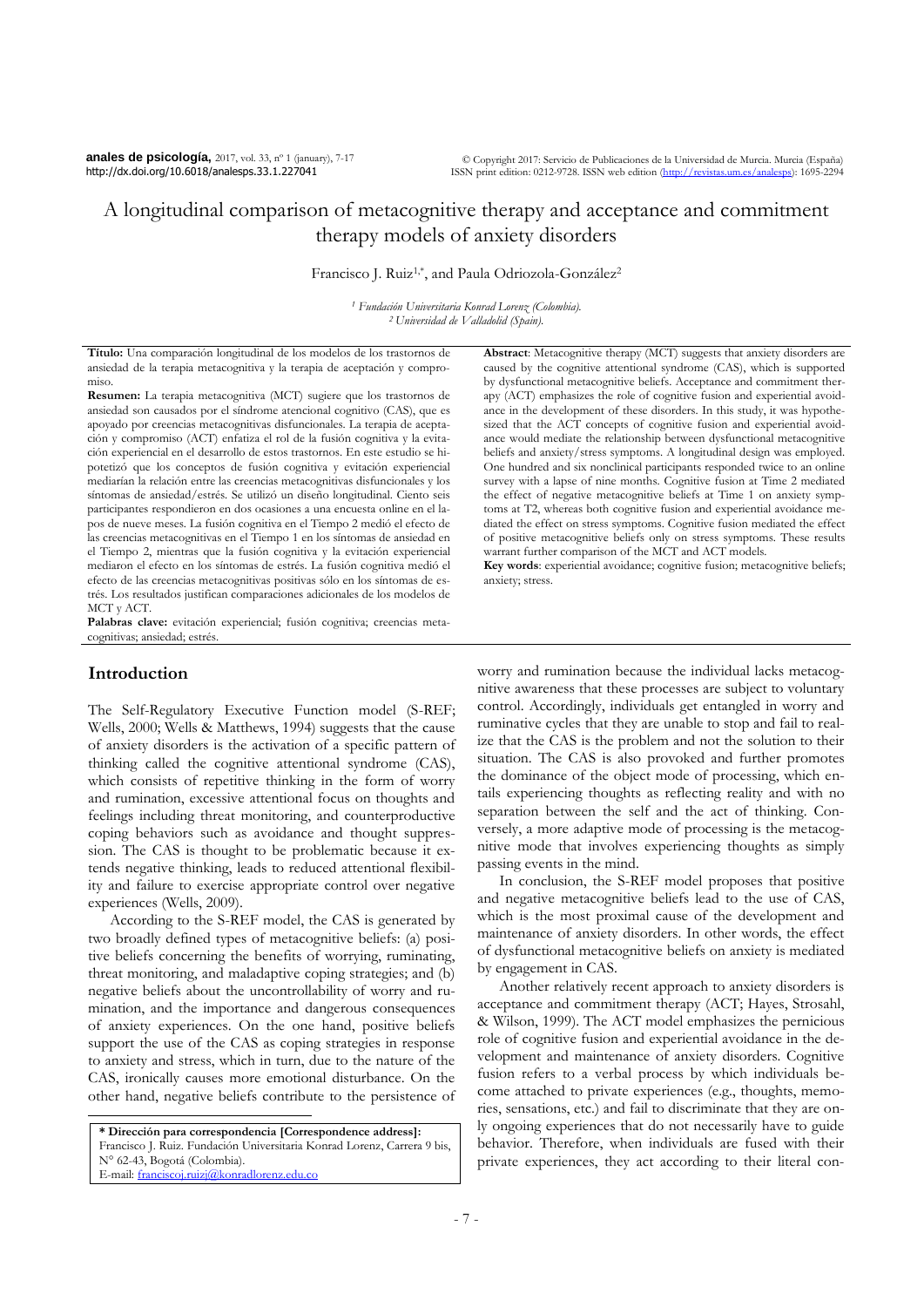tent, which usually leads to engaging in experiential avoidance strategies (e.g., suppression, distraction, worry, rumination, etc.). Experiential avoidance is a pattern of verbal regulation based on deliberate efforts to either avoid or escape from discomfiting private experiences even when doing so leads to actions that are inconsistent with one's values and goals (Hayes, Wilson, Gifford, Follette, & Strosahl, 1996). When rigidly applied, experiential avoidance has a paradoxical effect because, although it often works in the short term by reducing discomfort and increasing the feeling that one is doing what one is supposed to do, it usually expands unwanted private experiences in the long term and further prevents the person from moving toward valued directions.

As the MCT and ACT models come from different philosophical and theoretical standpoints, they have not been compared in detail in the literature. However, we suggest that MCT and ACT models share an important number of similarities. For instance, from the MCT perspective, the ACT processes of experiential avoidance and cognitive fusion can be seen as parts of the CAS. Indeed, worry and rumination have been proposed to be experiential avoidance strategies (Borkovec, 1994; Giorgio et al., 2010; Roemer & Orsillo, 2002). Likewise, the object mode of processing and paying excessive attentional focus to thoughts and feelings resembles cognitive fusion. Also, like the CAS, experiential avoidance is thought to have counterproductive effects that lead to more emotional disturbance. From an ACT perspective, dysfunctional metacognitive beliefs can be interpreted as verbal rules that prompt cognitive fusion with anxious thoughts and feelings and the use of experiential avoidance strategies such as worry, rumination, thought suppression, etc. to deal with them.

One important difference between both models is that while in the S-REF model, metacognitive beliefs are seen as the cause of the CAS, in the ACT model, metacognitive beliefs can be seen as derivatives of engaging in cognitive fusion and experiential avoidance. In this sense, both cognitive fusion and experiential avoidance are relatively simple verbal processes, and individuals do not need to present dysfunctional metacognitive beliefs in order to engage in them. Conversely, as individuals engage in experiential avoidance, positive metacognitive beliefs will likely emerge as they can experience their often short-term positive consequences (i.e., reducing unpleasant private experiences). Likewise, negative metacognitive beliefs will likely appear as individuals further engage in cognitive fusion and experiential avoidance because they can begin to experience that anxiety is more present and causes negative consequences in their lives and that their own worry, rumination, and threat monitoring are uncontrollable (i.e., negative metacognitive beliefs), as they have become predominant behavioral repertoires. Once these positive and negative metacognitive beliefs are generated, they further promote cognitive fusion and experiential avoidance, which only aggravate the situation.

The current study was designed to preliminarily compare the MCT and ACT models of anxiety disorders. One hundred and six nonclinical participants responded twice to an online survey containing questionnaires assessing the constructs of interest with a lapse of nine months. Firstly, according to our interpretation of the CAS as involving cognitive fusion and experiential avoidance, and according to the S-REF model, we hypothesized that both ACT constructs would longitudinally mediate the effect of dysfunctional metacognitive beliefs in the development of anxiety and stress symptoms. Secondly, according to the ACT model, we hypothesized that experiential avoidance and cognitive fusion as measured at Time 1 (T1) would significantly predict dysfunctional metacognitive beliefs at Time 2 (T2) even when controlling for metacognitive beliefs and anxiety/stress symptoms at T1. Conversely, we did not expect that dysfunctional metacognitive beliefs at T1 would be significant predictors of experiential avoidance and cognitive fusion at T2 when controlling for both ACT processes at T1.

## **Method**

#### **Participants**

The sample consisted of 289 participants (59.5% females) with age ranging between 22 and 82 years ( $M = 35.38$ ,  $SD =$ 8.63). The relative educational level of the participants was: 7.3% primary studies, 32.8% mid-level study graduates, and 59.9% were college graduates. They responded to an anonymous internet survey distributed through social media. All of them were Spanish speakers. Thirty-six percent reported having received psychological or psychiatric treatment at some time, but only 6.6% were currently in treatment. Also, 4.8% of participants reported consumption of some psychotropic medication.

#### **Instruments**

*Acceptance and Action Questionnaire – II* (AAQ-II; Bond et al., 2011; Spanish version by Ruiz, Langer, Luciano, Cangas, & Beltrán, 2013; Ruiz et al., 2016). The AAQ-II is a general measure of experiential avoidance or psychological inflexibility. It consists of 7 items that are rated on a 7-point Likerttype scale (1 = *never true;* 7 = *always true*). The items reflect unwillingness to experience unwanted emotions and thoughts and the inability to be in the present moment and behave according to value-directed actions when experiencing psychological events that could undermine them. The AAQ-II has shown a one-factor solution and good psychometric properties.

*Believability of Anxious Feelings and Thoughts Questionnaire* (BAFT; Herzberg et al., 2012; Spanish version by Ruiz, Odriozola-González, & Suárez-Falcón, 2014)**.** The BAFT is a self-report measure of cognitive fusion with anxious thoughts and feelings. It consists of 16 items representing different thoughts which are rated on a 7-point Likert-type scale ranging from 1 (*not at all believable*) to 7 (*completely believable*) to the extent that the individual believes in them. The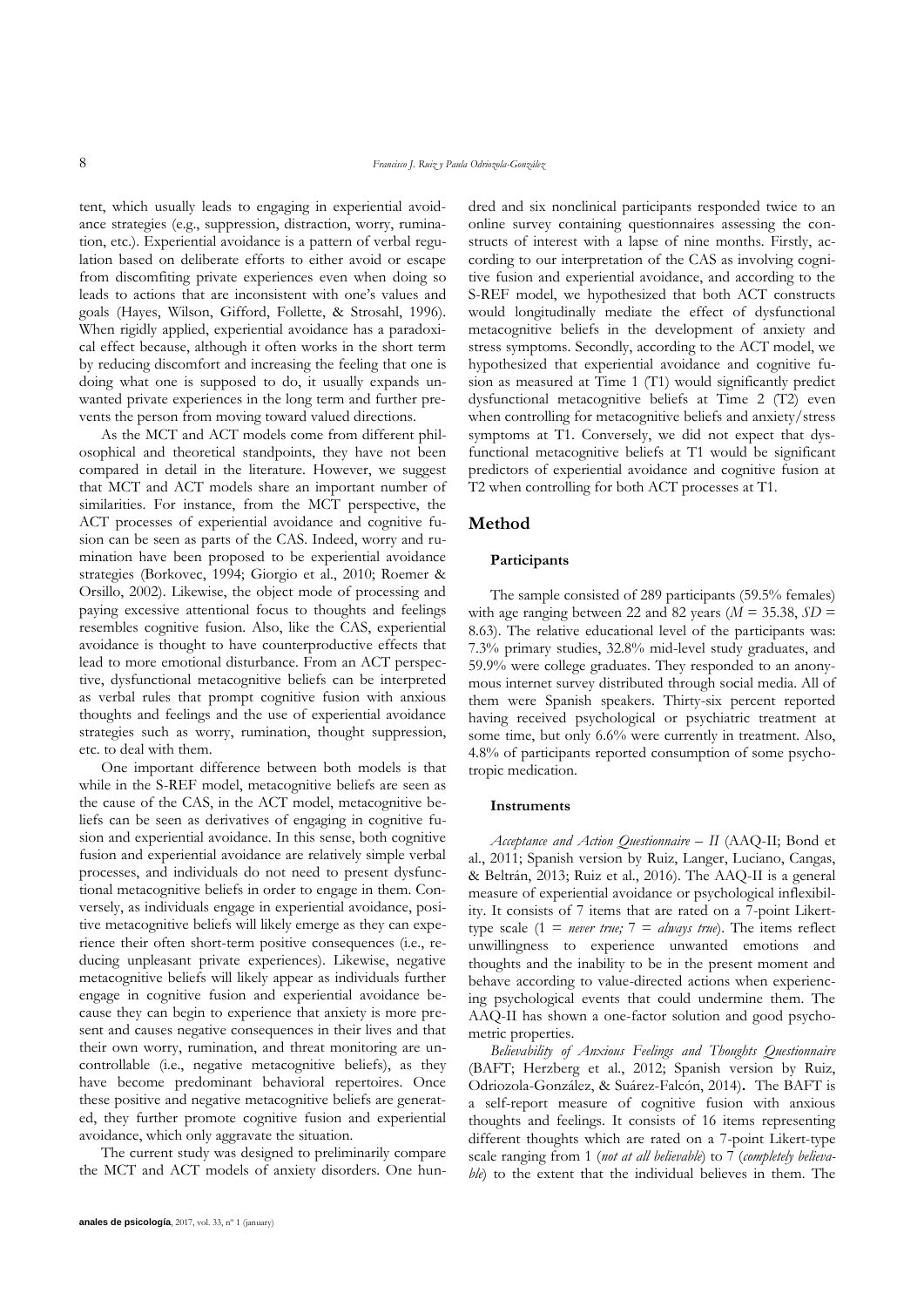Spanish version of the BAFT showed a hierarchical factor structure with two lower order factors that were labeled Negative Evaluation (12 items) and Emotion Regulation (4 items) and a second-order factor. The emotion regulation factor showed significantly lower correlations with experiential avoidance and anxiety-related measures, and the use of the 12 items of the negative evaluation factor was suggested as a reduced version of the BAFT. Accordingly, this reduced version of the BAFT was used in this study. The BAFT has excellent internal consistency and good psychometric properties.

*Metacognitions Questionnaire-30* (MCQ-30; Wells & Cartwright-Hatton, 2004). The MCQ-30 is a short version of the MCQ-65. It is a 30-item, 4-point Likert-type scale (1 = *do not agree*;  $4 = \text{agree very much}$  that contains the following five factors: Positive Beliefs about Worry, Negative Beliefs about Uncontrollability and Danger of Worry, Beliefs about the Need to Control Thoughts, Cognitive Confidence, and Cognitive Self-Consciousness. Only the first three factors were administered in this study. The MCQ-30 has shown good internal consistency, convergent validity, and acceptable testretest reliability. We used the Spanish version employed by Odriozola-González (2011), which showed good internal consistency in the subscales administered in the current study (alphas from .78 to .84).

*Depression Anxiety and Stress Scales-21* (DASS-21; Antony, Bieling, Cox, Enns, & Swinson, 1998; Spanish version by Daza, Novy, Stanley, & Averill, 2002). The DASS-21 is a 21 item, 4-point Likert-type scale (0 = *did not apply to me at all*; 3 = *applied to me very much, or most of the time*) consisting of sentences describing negative emotional states. It contains three subscales (Depression, Anxiety, and Stress), each one with seven items, and has shown good internal consistency and convergent and discriminant validity. Only the results of the Anxiety and Stress subscales will be presented here because they are the criterion variable of this study.

#### **Procedure**

At Time 1 (T1), an anonymous survey was distributed through social media with the title "Survey of Psychological Discomfort Applied to Online General Population." The first page of the survey stated that the data obtained would only be used for scientific purposes and specified the requirements to participate: (a) to be older than 18 years old, and (b) to be a Spanish speaker. When participants provided informed consent, the previous questionnaires appeared in the order presented above. Nine months after the first survey application (T2), participants were invited to respond to the follow-up survey, which contained the same questionnaires, and was completed by 106 participants. Participants' responses at T1 and T2 were matched according to sociodemographic information (e.g., birth date, sex, education level, etc.).

#### **Data Analysis**

All statistical analyses were run in SPSS 22©. Descriptive data, Cronbach's alphas, and zero-order relationships between all constructs were computed first. Because scores on the constructs of interest did not show a normal distribution, Mann Whitney's *U* was computed to analyze potential differences between participants who completed the study and those who did not respond at T2.



Figure 1. Mediation Model Tested: Experiential Avoidance and Cognitive Fusion as Mediators of the Effect of Anxiety Sensitivity on Emotional Symptoms.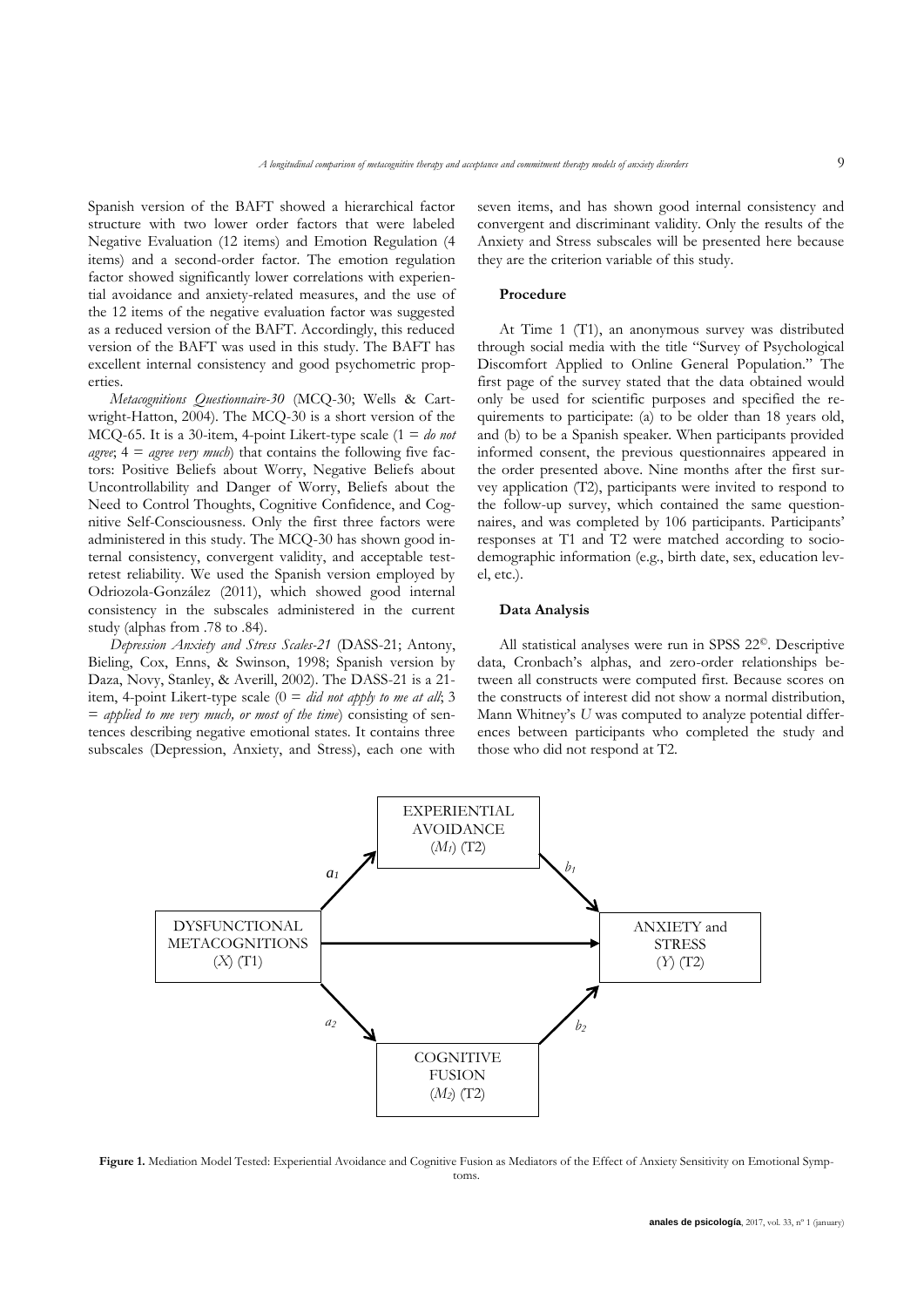Subsequently, several regression analyses were conducted. To explore potential multicollinearity problems, the variance inflation factor (VIF) for each regression analysis was computed first. Following Ato and Vallejo (2007), VIF values above 10 were considered as indicative of problematic multicollinearity. None multicollinearity problem was found. Six independent, parallel, multiple mediation analyses (Ato & Vallejo, 2011) were conducted with the non-parametric bootstrapping procedure to estimate direct and indirect effects using the PROCESS package (Hayes, 2013). In all mediation analyses, scores on one type of metacognitive beliefs (positive, negative, or need to control thoughts beliefs) (*X*) as measured at T1 served as predictor variable. Experiential avoidance (*M*1) and cognitive fusion (*M*2) scores as measured at T2 were entered as putative mediators. Although the AAQ-II and BAFT were administered at both waves, scores on T2 were selected because they were the most accurate assessment of what occurred between T1 and T2. Specific emotional symptomatology at T2 served as criterion variables (*Y*): anxiety or stress. Lastly, to control for T1 symptom level, scores in the same type of symptom entered as *Y* were included as covariates. As shown in Figure 1, the effect of metacognitive beliefs (X) on anxiety and stress symptoms (Y) is modeled through three pathways: one direct and two indirect pathways. The direct effect  $(c)$  runs from metacognitive beliefs to anxiety or stress symptoms without passing through either experiential avoidance or cognitive fusion. The first indirect pathway runs from metacognitive beliefs to anxiety or stress symptoms through experiential avoidance  $(a_1b_1)$ . The second indirect pathway (IE2) runs from metacognitive beliefs to symptoms through cognitive fusion  $(a_2b_2)$ . The effect sizes of mediation were computed using the completely standardized indirect effect (*abcs*; Preacher & Kelley, 2011). This effect size measure relies on the product of betas for paths *a* and *b*, and can be interpreted as the expected change in the dependent variable (i.e., emotional

symptoms) per unit change in the predicting variables (i.e., metacognitive beliefs) that occurs indirectly through the mediators (i.e., experiential avoidance and cognitive fusion). Following Kenny's (2014) suggestion, small, medium, and large effect sizes would be, respectively, .01, .09, and .25.

Lastly, to examine the predictors at T1 of dysfunctional metacognitive beliefs at T2, three hierarchical regression analyses were conducted. Step 1 entered all three metacognitive beliefs. Step 2 entered anxiety and stress symptoms. Lastly, experiential avoidance and cognitive fusion were introduced in Step 3. To explore the predictors at T1 of experiential avoidance and cognitive fusion at T2, two additional hierarchical regression analyses were conducted. Step 1 entered experiential avoidance and cognitive fusion; Step 2 entered anxiety and stress symptoms; and Step 3 entered all three dysfunctional metacognitive beliefs.

#### **Results**

#### **Descriptive Data, Internal Consistencies and Zero-Order Correlations**

Table 1 shows the descriptive data, internal consistencies obtained for each scale, and the correlations between measures at T1 and T2 for the 106 participants who completed the study. The internal consistencies of the AAQ-II, BAFT, and the Anxiety and Stress subscales of the DASS-21 were good. With respect to the factors of the MCQ-30, internal consistencies were acceptable, ranging from .73 to .87. In all cases, Cronbach's alphas were similar to previous evidence using all these instruments. Participants who completed the study did not show statistically significant differences from the participants who did not respond to the questionnaires at T2 in any measure.

**Table 1.** Descriptive Data, Internal Consistencies, and Correlations at T1 and T2.

| <b>Table 1.</b> Descriptive Data, International Consistencies, and Contenations at 11 and 12. |          |         |            |          |         |         |         |         |         |         |         |         |         |       |       |     |
|-----------------------------------------------------------------------------------------------|----------|---------|------------|----------|---------|---------|---------|---------|---------|---------|---------|---------|---------|-------|-------|-----|
|                                                                                               |          | 2       | 3          | 4        |         | 6       |         | 8       | 9       | 10      | 11      | 12      | 13      | М     | SD    | a   |
| 1. Anxiety $(T1)$                                                                             |          |         |            |          |         |         |         |         |         |         |         |         |         | 2.53  | 2.94  | .83 |
| Stress $(T1)$                                                                                 | $.66**$  |         |            |          |         |         |         |         |         |         |         |         |         | 5.60  | 3.69  | .82 |
| 3. Experiential avoidance (T1)                                                                | $.41***$ | $.48**$ |            |          |         |         |         |         |         |         |         |         |         | 19.56 | 7.54  | .89 |
| 4. Cognitive fusion (T1)                                                                      | .59**    | $.64**$ | $.72**$    |          |         |         |         |         |         |         |         |         |         | 29.60 | 14.07 | .91 |
| 5. Positive meta-beliefs (T1)                                                                 | $.21*$   | .12     | .19        | .18      |         |         |         |         |         |         |         |         |         | 9.20  | 3.25  | .87 |
| 6. Negative meta-beliefs (T1)                                                                 | $.33**$  | $.45**$ | $.60**$    | $.57**$  | $.26**$ |         |         |         |         |         |         |         |         | 12.19 | 3.17  | .76 |
| 7. Beliefs need to control (T1)                                                               | $.30**$  | $.35^*$ | $.46^{**}$ | $.58**$  | $.22*$  | $.48**$ |         |         |         |         |         |         |         | 11.17 | 3.26  | .75 |
| 8. Anxiety (T2)                                                                               | $.53**$  | $.37**$ | $.39**$    | $.45**$  | .09     | $.30**$ | $.24*$  |         |         |         |         |         |         | 2.16  | 2.67  | .84 |
| 9. Stress $(T2)$                                                                              | $.35**$  | $.44**$ | $.43**$    | $.39**$  | .11     | $.37**$ | $.20*$  | $.71**$ |         |         |         |         |         | 4.84  | 3.68  | .87 |
| 10. Experiential avoidance (T2)                                                               | $.27**$  | $.34**$ | $.79**$    | $.60**$  | $.20*$  | $.43**$ | $.36**$ | $.36**$ | $.49**$ |         |         |         |         | 18.00 | 7.31  | .89 |
| 11. Cognitive fusion (T2)                                                                     | .45**    | $.39**$ | $.58**$    | $.63**$  | $.26**$ | $.42**$ | $.42**$ | $.56**$ | $.55**$ | $.61**$ |         |         |         | 27.24 | 13.85 | .92 |
| 12. Positive meta-beliefs (T2)                                                                | .11      | .04     | $.20*$     | .12      | $.66**$ | $.21*$  | $.21*$  | .09     | .17     | $.25*$  | $.38**$ |         |         | 8.90  | 2.99  | .87 |
| 13. Negative meta-beliefs (T2)                                                                | $.30**$  | $.44*$  | $.62**$    | $.60**$  | .17     | $.68**$ | $.46**$ | $.33**$ | $.49**$ | $.63**$ | .53**   | $.29**$ |         | 11.47 | 3.26  | .76 |
| 14. Beliefs need to control (T2)                                                              | $.29**$  | $.45**$ | $.60**$    | $.65***$ | $.25**$ | $.60**$ | $.66**$ | $.28**$ | $.27**$ | $.55**$ | $.52**$ | $.37**$ | $.64**$ | 10.20 | 3.15  | .75 |
| * $p < .05$ . ** $p < .01$ .                                                                  |          |         |            |          |         |         |         |         |         |         |         |         |         |       |       |     |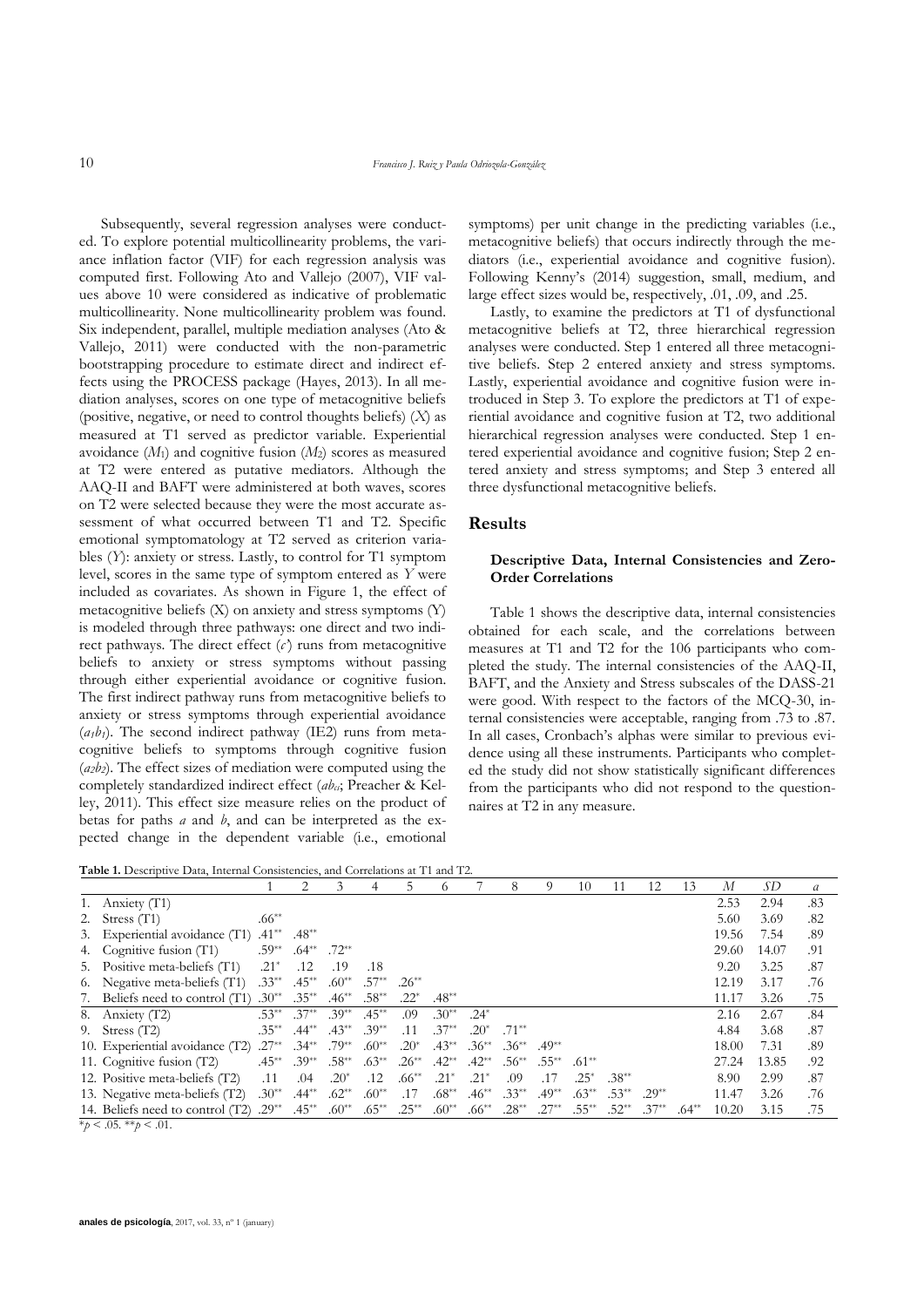#### **Mediation Analyses of the Effect of Positive Metacognitive Beliefs on Anxiety and Stress**

Table 2 presents the set of regression analyses conducted to explore the mediating role of experiential avoidance and cognitive fusion in the relationship between positive metacognitive beliefs and anxiety (upper part of the table) and stress symptoms (lower part). In the first two models, when controlling for anxiety levels at T1, positive metacognitive beliefs (*X*) at T1 did not significantly predict experiential avoidance at T2 (*M1*) (*TE* = .322, *SE* = .216, *p* =. 139) and marginally predicted cognitive fusion at T2 (*M2*) (*TE* = .737, *SE* = .377,  $p = .053$ ). Only anxiety symptoms at T1 (*TE* = .322, *SE* = .078,  $p < .001$ ) and cognitive fusion at T2 (*TE* = .078,  $SE = .020$ ,  $p < .001$ ) were significant predictors of anxiety symptoms at T2. The model accounted for 41.7% of the variance. The total indirect effect of positive metacognitive beliefs on anxiety through experiential avoidance and cognitive fusion was not significant (*TE* = .061, 95% BC CI [- .006, .139]; although it was significant at 90% BC CI [.007, 129]), with a small effect size  $(ab<sub>o</sub> = .086)$ .

With regard to stress symptoms, positive metacognitive beliefs at T1 marginally predicted experiential avoidance (*M1*) ( $TE = .354$ ,  $SE = .207$ ,  $p = .089$ ) and significantly predicted cognitive fusion at T2 ( $M_2$ ) (*TE* = .937, *SE* = .378, *p* = .015). Stress symptoms at T1 (*TE* = .243, *SE* = .085, *p* = .005), cognitive fusion (*TE* = .090, *SE* = .027,  $p = .001$ ) and experiential avoidance at T2 (*TE* = .104, *SE* = .050, *p* = .040) significantly predicted stress symptoms at T2. The model accounted for 39% of the variance. The total indirect effect of positive metacognitive beliefs at T1 on stress symptoms at T2 was statistically significant ( $TE = .121, 95\%$  BC CI [.040, .252]) and with a medium effect size ( $ab<sub>c</sub> = .118$ ). The specific indirect effects through experiential avoidance (*TE* = .037, 95% BC CI [.001, .114], *abcs* = .036) and cognitive fusion (*TE*  $= .084, 95\%$  BC CI [.024, .212],  $ab<sub>g</sub> = .082$  were also significant.

**Table 2.** Results from the Regression Analyses Examining the Parallel Multiple Mediator Model of the Effect of Positive Metacognitive Beliefs (X) on Anxiety (First Part of the Table) and Stress (Second Part of the Table) (Y) through Experiential Avoidance (M1) and Cognitive Fusion (M2).

|                             |                                                            |              |        |         | Bootstrapping BC 95% CI |
|-----------------------------|------------------------------------------------------------|--------------|--------|---------|-------------------------|
|                             | Coefficient                                                | SE           |        | Lower   | Upper                   |
|                             | MODEL $M_1$ (AAQ-II) (T2)                                  |              |        |         |                         |
| $X$ (Positive beliefs) (T1) | .322                                                       | .216         | .139   |         |                         |
| Anxiety (T1)                | .599                                                       | .239         | .014   |         |                         |
| Constant                    | 13.522                                                     | 2.066        | < .001 |         |                         |
|                             | $R^2 = .093$                                               |              |        |         |                         |
|                             | $F(2, 103) = 5.291, p = .006$<br>MODEL $M_2$ (BAFT) (T2)   |              |        |         |                         |
| $X$ (Positive beliefs) (T1) | .737                                                       | .377         | .053   |         |                         |
|                             | 1.956                                                      |              |        |         |                         |
| Anxiety (T1)                |                                                            | .416         | < .001 |         |                         |
| Constant                    | 15.507                                                     | 3.599        | < .001 |         |                         |
|                             | $R^2 = .233$                                               |              |        |         |                         |
|                             | $F(2, 103) = 15.642, p < .001$<br>MODEL $Y$ (Anxiety) (T2) |              |        |         |                         |
| $X$ (Positive beliefs) (T1) | $-.081$                                                    | .065         | .215   |         |                         |
| Anxiety (T1)                | .322                                                       | .078         | < .001 |         |                         |
|                             | .011                                                       |              |        |         |                         |
| $M_1$ (AAQ-II) (T2)         | .078                                                       | .035         | .753   |         |                         |
| $M_2$ (BAFT) (T2)           | $-.242$                                                    | .020<br>.727 | < .001 |         |                         |
| Constant                    | $R^2 = .417$                                               |              | .740   |         |                         |
|                             | $F(4, 101) = 18.081, p < .001$                             |              |        |         |                         |
|                             | <b>INDIRECT EFFECTS</b>                                    |              |        |         |                         |
| Overall indirect effect     | .061                                                       | .036         |        | $-.006$ | .139                    |
| Indirect effect 1: AAQ-II   | .004                                                       | .014         |        | $-.013$ | .047                    |
| Indirect effect 2: BAFT     | .058                                                       | .035         |        | $-.004$ | .136                    |
|                             | MODEL $M_1$ (AAQ-II) (T2)                                  |              |        |         |                         |
| $X$ (Positive beliefs) (T1) | .354                                                       | .207         | .089   |         |                         |
| Stress (T1)                 | .645                                                       | .182         | .001   |         |                         |
| Constant                    | 11.126                                                     | 2.157        | < .001 |         |                         |
|                             | $R^2 = .142$                                               |              |        |         |                         |
|                             | $F(2, 103) = 8.550, p < .001$                              |              |        |         |                         |
|                             | MODEL $M_2$ (BAFT) (T2)                                    |              |        |         |                         |
| $X$ (Positive beliefs) (T1) | .937                                                       | .378         | .015   |         |                         |
| Stress (T1)                 | 1.382                                                      | .333         | < .001 |         |                         |
| Constant                    | 10.876<br>$R^2 = .202$                                     | 3.940        | .007   |         |                         |
|                             | $F(2, 103) = 13.054, p \leq .001$                          |              |        |         |                         |
|                             |                                                            |              |        |         |                         |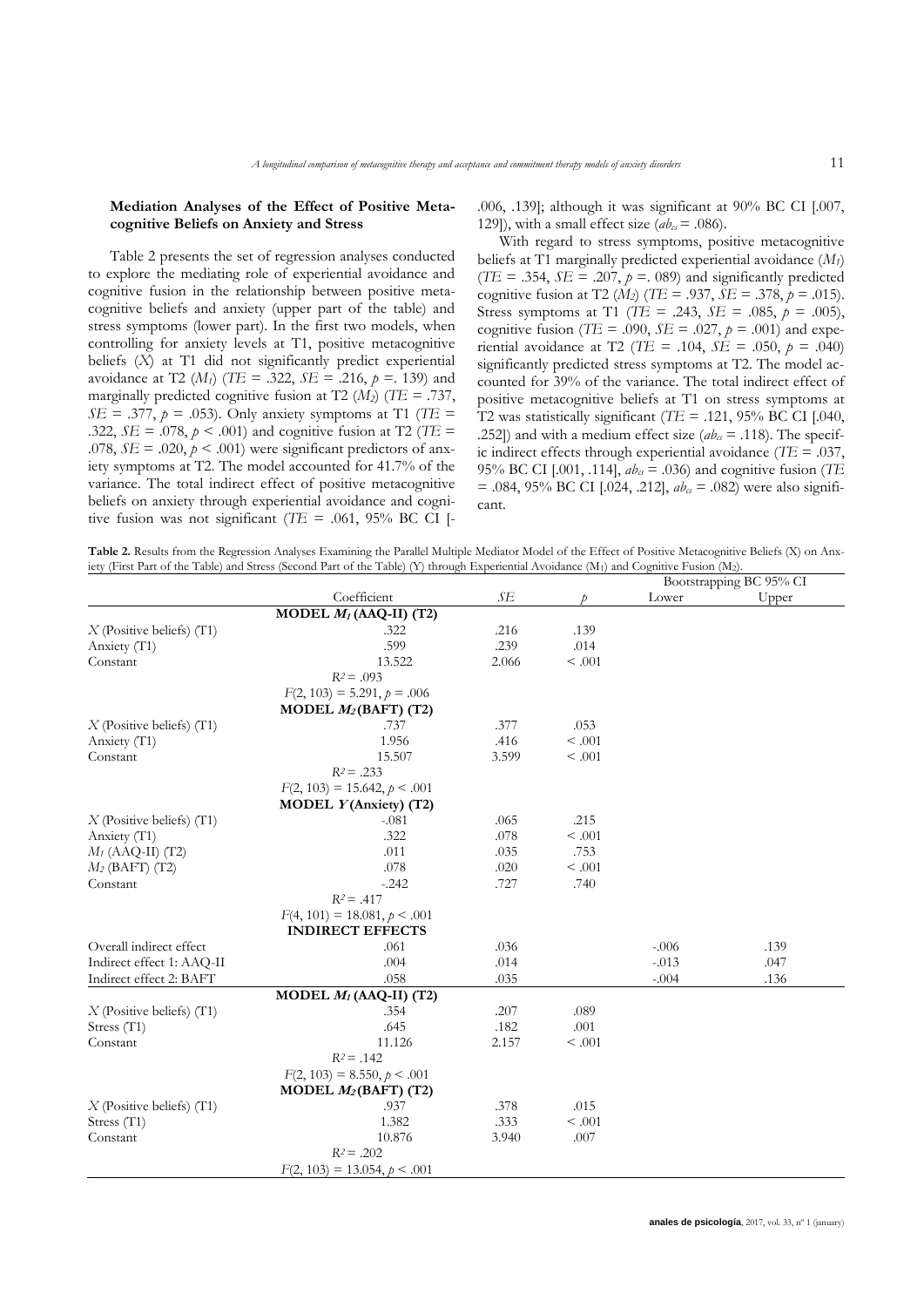|                             |                                |       |      |                               | Bootstrapping BC 95% CI |
|-----------------------------|--------------------------------|-------|------|-------------------------------|-------------------------|
|                             | Coefficient                    | SЕ    |      | Lower<br>.040<br>.001<br>.024 | Upper                   |
|                             | MODEL $Y$ (Stress) (T2)        |       |      |                               |                         |
| $X$ (Positive beliefs) (T1) | $-.049$                        | .091  | .592 |                               |                         |
| Stress $(T1)$               | .243                           | .085  | .005 |                               |                         |
| $M_1$ (AAQ-II) (T2)         | .104                           | .050  | .040 |                               |                         |
| $M_2$ (BAFT) (T2)           | .090                           | .027  | .001 |                               |                         |
| Constant                    | $-.385$                        | 1.036 | .711 |                               |                         |
|                             | $R^2 = .390$                   |       |      |                               |                         |
|                             | $F(4, 101) = 16.123, p < .001$ |       |      |                               |                         |
|                             | <b>INDIRECT EFFECTS</b>        |       |      |                               |                         |
| Overall indirect effect     | .121                           | .051  |      |                               | .252                    |
| Indirect effect 1: AAQ-II   | .037                           | .026  |      |                               | .114                    |
| Indirect effect 2: BAFT     | .084                           | .041  |      |                               | .212                    |

*Note.* AAQ = Acceptance and Action Questionnaire – II, BAFT = Believability of Anxious Thoughts and Feelings.

## **Mediation Analyses of the Effect of Negative Metacognitive Beliefs on Anxiety and Stress**

cognitive fusion being statistically significant (*TE* = .100, 95% BC CI [.033, .216], *abcs* = .132).

Table 3 presents the set of regression analyses conducted to explore the mediating role of experiential avoidance and cognitive fusion in the relationship between negative metacognitive beliefs and anxiety (upper part of the table) and stress (lower part) symptoms. When controlling for anxiety levels at T1, negative metacognitive beliefs (*X*) at T1 significantly predicted experiential avoidance (*M1*) (*TE* = .877, *SE*  $=$  .215,  $p \leq .001$ ) and cognitive fusion at T2 ( $M_2$ ) (TE = 1.336, *SE* = .384, *p* = .001). Only anxiety symptoms at T1 (*TE* = .309, *SE* = .079,  $p < .001$ ) and cognitive fusion at T2 ( $TE = .075$ ,  $SE = .020$ ,  $p < .001$ ) were significant predictors of anxiety symptoms at T2. The model accounted for 40.8% of the variance. The total indirect effect of negative metacognitive beliefs on anxiety through experiential avoidance and cognitive fusion was significant (*TE* = .106, 95% BC CI [.028, .209],  $ab_{\alpha} = .140$ , with only the indirect effect through

With respect to stress symptoms, negative metacognitive beliefs (*X*) at T1 significantly predicted experiential avoidance  $(M<sub>1</sub>)$  (*TE* = .792, *SE* = .225,  $p = .001$ ) and cognitive fusion at T2  $(M_2)$  (*TE* = 1.340, *SE* = .422,  $p = .002$ ). Only stress symptoms at T1 (*TE* = .230, *SE* = .090, *p* = .012) and cognitive fusion at T2 (*TE* = .085, *SE* = .027,  $p = .002$ ) were significant predictors of stress symptoms at T2. Experiential avoidance at T2 marginally predicted stress symptoms at T2 (*TE* = .098, *SE* = .051,  $p = .058$ ). The model accounted for 38.9% of the variance. The total indirect effect of negative metacognitive beliefs on stress through experiential avoidance and cognitive fusion was significant (*TE* = .192, 95% BC CI [.065, .323],  $ab<sub>cs</sub> = .165$ ), with both specific indirect effects through experiential avoidance (*TE* = .077, 95% BC CI [.006, .203], *abcs* = .067) and cognitive fusion (*TE* = .114, 95% BC CI [.029, .244], *abcs* = .098) being statistically significant.

Table 3. Results from the Regression Analyses Examining the Parallel Multiple Mediator Model of the Effect of Negative Metacognitive Beliefs (X) on Anxiety (First Part of the Table) and Stress (Second Part of the Table) (Y) through Experiential Avoidance (M1) and Cognitive Fusion (M2).

|                             |                                  |       |         |       | Bootstrapping BC 95% CI |
|-----------------------------|----------------------------------|-------|---------|-------|-------------------------|
|                             | Coefficient                      | SЕ    |         | Lower | Upper                   |
|                             | MODEL $M_1$ (AAQ-II) (T2)        |       |         |       |                         |
| $X$ (Negative beliefs) (T1) | .877                             | .215  | < 0.001 |       |                         |
| Anxiety $(T1)$              | .363                             | .232  | .120    |       |                         |
| Constant                    | 6.394                            | 2.566 | .014    |       |                         |
|                             | $R^2 = .203$                     |       |         |       |                         |
|                             | $F(2, 103) = 13.102, p \le .001$ |       |         |       |                         |
|                             | MODEL $M_2$ (BAFT) (T2)          |       |         |       |                         |
| $X$ (Negative beliefs) (T1) | 1.336                            | .384  | .001    |       |                         |
| Anxiety (T1)                | 1.656                            | .415  | < 0.001 |       |                         |
| Constant                    | 6.770                            | 4.594 | .144    |       |                         |
|                             | $R^2 = .288$                     |       |         |       |                         |
|                             | $F(2, 103) = 20.828, p < .001$   |       |         |       |                         |
|                             | MODEL $Y($ Anxiety $)$ (T2)      |       |         |       |                         |
| $X$ (Negative beliefs) (T1) | .015                             | .074  | .843    |       |                         |
| Anxiety $(T1)$              | .309                             | .079  | < 0.001 |       |                         |
| $M_1$ (AAQ-II) (T2)         | .007                             | .036  | .842    |       |                         |
| $M_2$ (BAFT) (T2)           | .075                             | .020  | < 0.001 |       |                         |
| Constant                    | $-.959$                          | .838  | .255    |       |                         |
|                             | $R^2 = .408$                     |       |         |       |                         |
|                             | $F(4, 101) = 17.438, p < .001$   |       |         |       |                         |

**anales de psicología**, 2017, vol. 33, nº 1 (january)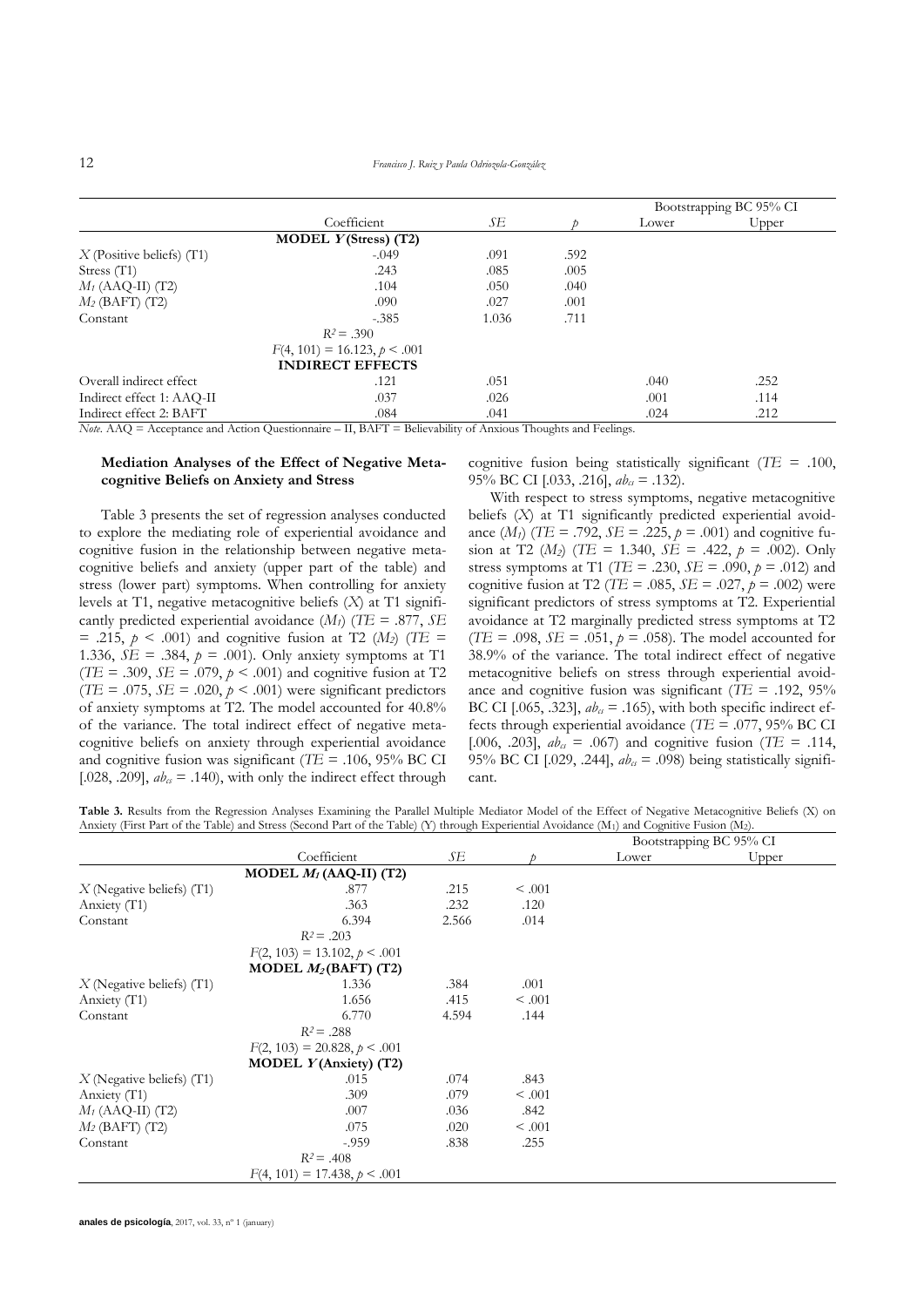|                             |                                                                                                                                                                                             |       |      |         | Bootstrapping BC 95% CI |
|-----------------------------|---------------------------------------------------------------------------------------------------------------------------------------------------------------------------------------------|-------|------|---------|-------------------------|
|                             | Coefficient                                                                                                                                                                                 | SE    |      | Lower   | Upper                   |
|                             | <b>INDIRECT EFFECTS</b>                                                                                                                                                                     |       |      |         |                         |
| Overall indirect effect     | .106                                                                                                                                                                                        | .046  |      | .028    | .209                    |
| Indirect effect 1: AAQ-II   | .006                                                                                                                                                                                        | .031  |      | $-.051$ | .078                    |
| Indirect effect 2: BAFT     | .100                                                                                                                                                                                        | .045  |      | .033    | .216                    |
|                             | MODEL $M_1$ (AAQ-II) (T2)                                                                                                                                                                   |       |      |         |                         |
| $X$ (Negative beliefs) (T1) | .792                                                                                                                                                                                        | .225  | .001 |         |                         |
| Stress (T1)                 | .375                                                                                                                                                                                        | .194  | .056 |         |                         |
| Constant                    | 6.246                                                                                                                                                                                       | 2.540 | .016 |         |                         |
|                             | $R^2 = .212$                                                                                                                                                                                |       |      |         |                         |
|                             | $F(2, 103) = 13.881, p \le .001$                                                                                                                                                            |       |      |         |                         |
|                             | MODEL $M_2$ (BAFT) (T2)                                                                                                                                                                     |       |      |         |                         |
| $X$ (Negative beliefs) (T1) | 1.340                                                                                                                                                                                       | .422  | .002 |         |                         |
| Stress $(T1)$               | .959                                                                                                                                                                                        | .364  | .010 |         |                         |
| Constant                    | 5.529                                                                                                                                                                                       | 4.758 | .248 |         |                         |
|                             | $R^2 = .230$                                                                                                                                                                                |       |      |         |                         |
|                             | $F(2, 103) = 15.374, p \leq .001$                                                                                                                                                           |       |      |         |                         |
|                             | MODEL $Y$ (Stress) (T2)                                                                                                                                                                     |       |      |         |                         |
| $X$ (Negative beliefs) (T1) | .049                                                                                                                                                                                        | .108  | .650 |         |                         |
| Stress $(T1)$               | .230                                                                                                                                                                                        | .090  | .012 |         |                         |
| $M_1$ (AAQ-II) (T2)         | .098                                                                                                                                                                                        | .051  | .058 |         |                         |
| $M_2$ (BAFT) (T2)           | .085                                                                                                                                                                                        | .027  | .002 |         |                         |
| Constant                    | $-1.132$                                                                                                                                                                                    | 1.168 | .335 |         |                         |
|                             | $R^2 = .389$                                                                                                                                                                                |       |      |         |                         |
|                             | $F(4, 101) = 16.090, p < .001$                                                                                                                                                              |       |      |         |                         |
|                             | <b>INDIRECT EFFECTS</b>                                                                                                                                                                     |       |      |         |                         |
| Overall indirect effect     | .192                                                                                                                                                                                        | .067  |      | .065    | .323                    |
| Indirect effect 1: AAQ-II   | .077                                                                                                                                                                                        | .048  |      | .006    | .203                    |
| Indirect effect 2: BAFT     | .114<br>Note $\Lambda \Lambda \Omega = \Lambda$ geographics and $\Lambda$ given Overtigansing. II $\overline{DA}F\overline{T} = D_0$ is explicitly of $\Lambda$ gyigue Thoughts and Equippe | .053  |      | .029    | .244                    |

Note. AAQ = Acceptance and Action Questionnaire – II, BAFT = Believability of Anxious Thoughts and Feelings.

## **Mediation Analyses of the Effect of Beliefs about the Need to Control on Anxiety and Stress**

Table 4 shows that when controlling for anxiety levels at T1, beliefs about the need to control (*X*) at T1 significantly predicted experiential avoidance (*M1*) (*TE* = .689, *SE* = .212,  $p = .002$ ) and cognitive fusion at T2 (*M*<sub>2</sub>) (*TE* = 1.345, *SE* = .368, *p* < .001). Only anxiety symptoms at T1 (*TE* = .317, *SE* = .078,  $p < .001$ ) and cognitive fusion at T2 (*TE* = .077,  $SE = .021$ ,  $p < .001$ ) were significant predictors of anxiety symptoms at T2. The model accounted for 41% of the variance. The total indirect effect of beliefs about the need to control on anxiety through experiential avoidance and cognitive fusion was significant (*TE* = .112, 95% BC CI [.034, .247],  $ab_{cs} = .153$ , with only the indirect effect through cognitive fusion being statistically significant (*TE* = .104, 95% BC CI [.028, .222], *abcs* = .142).

Regarding stress symptoms, beliefs about the need to control (*X*) at T1 significantly predicted experiential avoidance  $(M_1)$  (TE = .617, *SE* = .213,  $p = .005$ ) and cognitive fusion at T2 (*M2*) (*TE* = 1.386, *SE* = .387, *p* = .001). Stress symptoms at T1 (*TE* = .268, *SE* = .086, *p* = .002), cognitive fusion (*TE* = .096,  $SE = .027$ ,  $p = .001$ ) and experiential avoidance (*TE* = .111, *SE* = .050, *p* = .028) at T2 were significant predictors of stress symptoms at T2. The model accounted for 40% of the variance. The total indirect effect of beliefs about the need to control on stress through experiential avoidance and cognitive fusion was significant (*TE* = .202, 95% BC CI [.072, .380], *abcs* = .187), with both specific indirect effects through experiential avoidance (*TE* = .068, 95% BC CI [.006, .198], *abcs* = .063) and cognitive fusion (*TE* = .133, 95% BC CI [.048, .266], *abcs* = .124) being statistically significant.

#### **Prediction of Dysfunctional Metacognitive Beliefs, Experiential Avoidance, and Cognitive Fusion at T2**

Table 5 shows that the inclusion in Step 3 of experiential avoidance and cognitive fusion, as measured at T1, added incremental explained variance to the prediction of negative metacognitive beliefs,  $F(2, 98) = 7.427$ ,  $p = .001$ , and beliefs about the need to control thoughts,  $F(2, 98) = 8.186$ ,  $p =$ .001. Only negative metacognitive beliefs ( $\beta$  = .42) and experiential avoidance ( $\beta$  = .22) at T1 were significant predictors of negative beliefs at T2, with the model explaining 56% of the variance. Regarding beliefs about the need to control thoughts, only its levels at T1 ( $\beta$  = .31), cognitive fusion ( $\beta$  = .32), and negative metacognitive beliefs ( $\beta$  = .19) were shown to be significant predictors, with the model explaining 63% of the variance. The inclusion of experiential avoidance and cognitive fusion did not explain incremental variance in the prediction of positive metacognitive beliefs.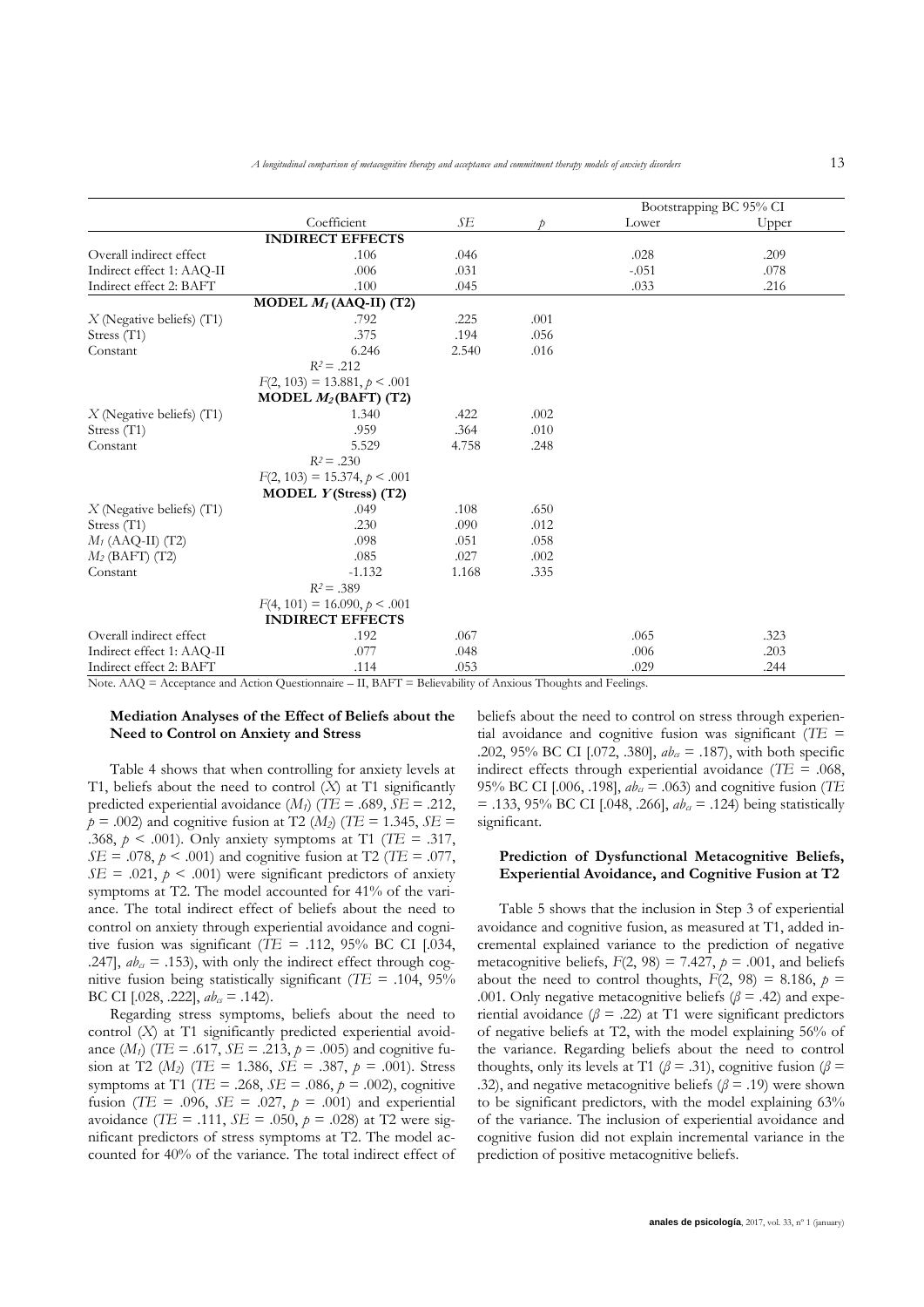14 *Francisco J. Ruiz y Paula Odriozola-González*

**Table 4.** Results from the Regression Analyses Examining the Parallel Multiple Mediator Model of the Effect of Beliefs about Need to Control (X) on Anxiety (First Part of the Table) and Stress (Second Part of the Table) (Y) through Experiential Avoidance (M1) and Cognitive Fusion (M2).

|                            |                                                           |       |         | Bootstrapping BC 95% CI |       |
|----------------------------|-----------------------------------------------------------|-------|---------|-------------------------|-------|
|                            | Coefficient                                               | SЕ    |         | Lower                   | Upper |
|                            | MODEL $M_1$ (AAQ-II) (T2)                                 |       |         |                         |       |
| $X$ (Need to control) (T1) | .689                                                      | .212  | .002    |                         |       |
| Anxiety (T1)               | .448                                                      | .235  | .060    |                         |       |
| Constant                   | 9.171                                                     | 2.360 | < .001  |                         |       |
|                            | $R^2 = .160$                                              |       |         |                         |       |
|                            | $F(2, 103) = 9.778, p \le .001$                           |       |         |                         |       |
|                            | MODEL $M_2$ (BAFT) (T2)                                   |       |         |                         |       |
| $X$ (Need to control) (T1) | 1.345                                                     | .368  | < .001  |                         |       |
| Anxiety (T1)               | 1.688                                                     | .408  | < .001  |                         |       |
| Constant                   | 7.942                                                     | 4.092 | .055    |                         |       |
|                            | $R^2 = .296$                                              |       |         |                         |       |
|                            | $F(2, 103) = 21.628, p \leq .001$                         |       |         |                         |       |
|                            | MODEL $Y($ Answer) (T2)                                   |       |         |                         |       |
| $X$ (Need to control) (T1) | -.033                                                     | .070  | .635    |                         |       |
| Anxiety (T1)               | .317                                                      | .078  | < 0.001 |                         |       |
| $M_1$ (AAQ-II) (T2)        | .011                                                      | .036  | .748    |                         |       |
| $M_2$ (BAFT) (T2)          | .077                                                      | .021  | < .001  |                         |       |
| Constant                   | $-.574$                                                   | .780  | .463    |                         |       |
|                            | $R^2 = .410$                                              |       |         |                         |       |
|                            | $F(4, 101) = 17.517, p \le 0.001$                         |       |         |                         |       |
|                            | <b>INDIRECT EFFECTS</b>                                   |       |         |                         |       |
| Overall indirect effect    | .112                                                      | .055  |         | .034                    | .247  |
| Indirect effect 1: AAQ-II  | .008                                                      | .025  |         | $-.033$                 | .070  |
| Indirect effect 2: BAFT    | .104                                                      | .052  |         | .028                    | .222  |
|                            | MODEL $M_1$ (AAQ-II) (T2)                                 |       |         |                         |       |
| $X$ (Need to control) (T1) | .617                                                      | .213  | .005    |                         |       |
| Stress (T1)                | .493                                                      | .188  | .010    |                         |       |
| Constant                   | 8.350                                                     | 2.334 | .001    |                         |       |
|                            | $R^2 = .184$                                              |       |         |                         |       |
|                            | $F(2, 103) = 11.646, p < .001$                            |       |         |                         |       |
|                            | MODEL $M_2(BAFT)$ (T2)                                    |       |         |                         |       |
| $X$ (Need to control) (T1) | 1.386                                                     | .387  | .001    |                         |       |
| Stress (T1)                | 1.054                                                     | .342  | .003    |                         |       |
| Constant                   | 5.850                                                     | 4.245 | .171    |                         |       |
|                            | $R^2 = .248$                                              |       |         |                         |       |
|                            | $F(2, 103) = 17.003, p < .001$<br>MODEL $Y$ (Stress) (T2) |       |         |                         |       |
| $X$ (Need to control) (T1) | $-143$                                                    | .099  | .152    |                         |       |
| Stress (T1)                | .268                                                      | .086  | .002    |                         |       |
| $M_1$ (AAQ-II) (T2)        | .111                                                      | .050  | .028    |                         |       |
| $M_2$ (BAFT) (T2)          | .096                                                      | .027  | .001    |                         |       |
| Constant                   | .321                                                      | 1.078 | .767    |                         |       |
|                            | $R^2 = .400$                                              |       |         |                         |       |
|                            | $F(4, 101) = 16.858, p < .001$                            |       |         |                         |       |
|                            | <b>INDIRECT EFFECTS</b>                                   |       |         |                         |       |
| Overall indirect effect    | .202                                                      | .075  |         | .072                    | .380  |
| Indirect effect 1: AAQ-II  | .068                                                      | .047  |         | .006                    | .198  |
| Indirect effect 2: BAFT    | .133                                                      | .054  |         | .048                    | .266  |

Note. AAQ = Acceptance and Action Questionnaire – II, BAFT = Believability of Anxious Thoughts and Feelings.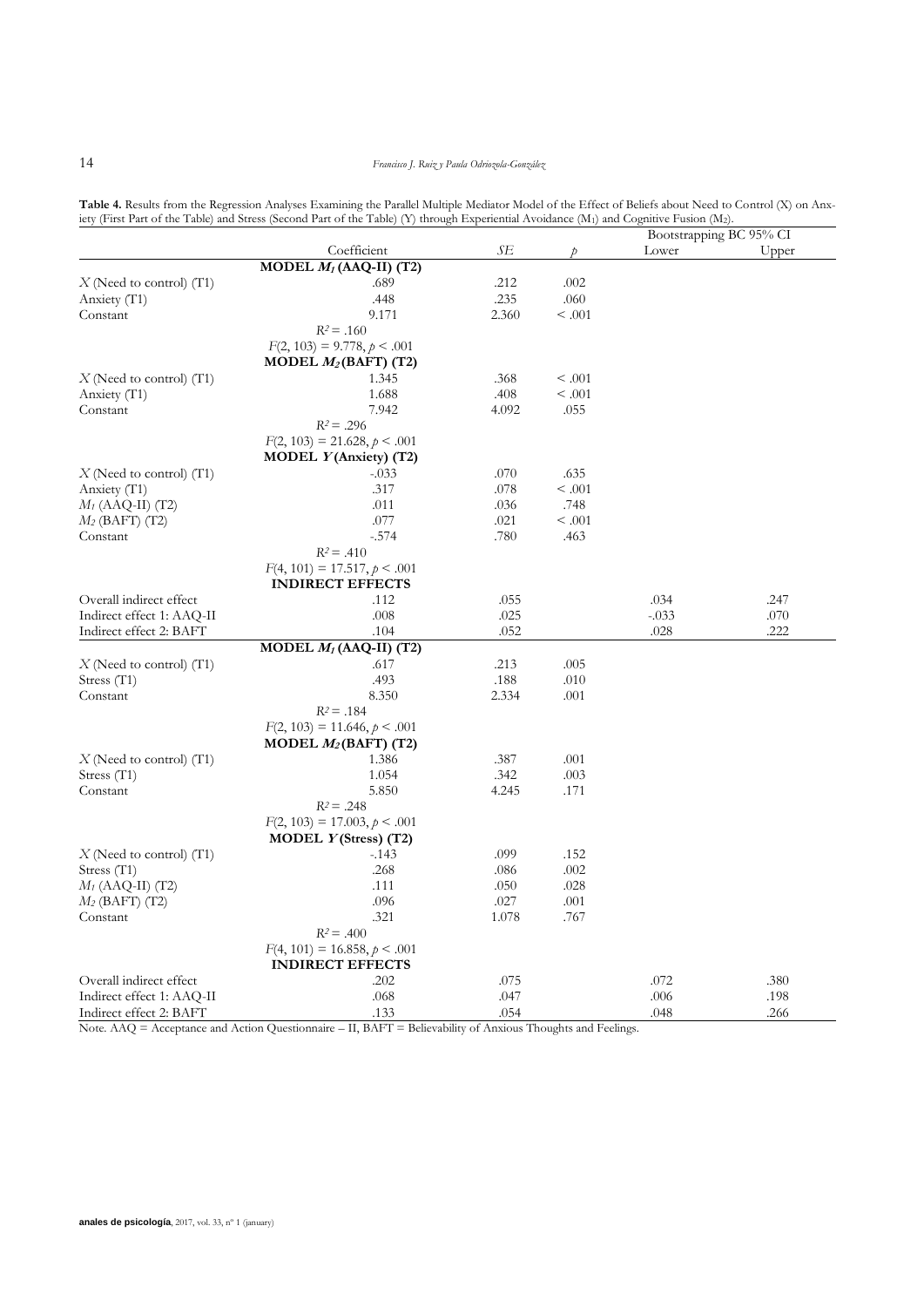| <b>Table 5.</b> FHEFALCINCAL REGUESSION ATTAINSES OF INEQUIVE DENETS, DENETS ADOUT THE INCELL TO CONTROL THOUGHTS, AND POSITIVE DENETS AT 12 DY VANADIES AT 11. |                         |       |                         |       |                  |       |
|-----------------------------------------------------------------------------------------------------------------------------------------------------------------|-------------------------|-------|-------------------------|-------|------------------|-------|
|                                                                                                                                                                 | <b>NEGATIVE BELIEFS</b> |       | NEED TO CONTROL BELIEFS |       | POSITIVE BELIEFS |       |
|                                                                                                                                                                 |                         | $R^2$ |                         | $R^2$ |                  | $R^2$ |
|                                                                                                                                                                 |                         |       |                         |       |                  |       |
| STEP <sub>1</sub>                                                                                                                                               |                         |       |                         |       |                  |       |
| Negative beliefs                                                                                                                                                | $.60***$                |       | $.35***$                |       | .02              |       |
| Positive beliefs                                                                                                                                                | $-.03$                  | .48   | .05                     | .55   | $.64***$         | .44   |
| Need to control beliefs                                                                                                                                         | $.17*$                  |       | .48***                  |       | .06              |       |
| STEP <sub>2</sub>                                                                                                                                               |                         |       |                         |       |                  |       |
| Negative beliefs                                                                                                                                                | .55***                  |       | $.30***$                |       | .05              |       |
| Positive beliefs                                                                                                                                                | $-.02$                  |       | .07                     |       | $.64***$         |       |
| Need to control beliefs                                                                                                                                         | .15                     | .50   | $.46***$                | .57   | .08              | .44   |
| Anxiety                                                                                                                                                         | $-.02$                  |       | $-.10$                  |       | $-.02$           |       |
| Stress                                                                                                                                                          | .16                     |       | $.21*$                  |       | $-.07$           |       |
| STEP 3                                                                                                                                                          |                         |       |                         |       |                  |       |
| Negative beliefs                                                                                                                                                | $.42***$                |       | $.19*$                  |       | .01              |       |
| Positive beliefs                                                                                                                                                | $-.02$                  |       | .07                     |       | $.64***$         |       |
| Need to control beliefs                                                                                                                                         | .01                     |       | $.31***$                |       | .08              |       |
| Anxiety                                                                                                                                                         | $-0.08$                 | .56   | $-.17$                  | .63   | $-.02$           | .45   |
| <b>Stress</b>                                                                                                                                                   | .05                     |       | .10                     |       | $-.07$           |       |
| Experiential avoidance                                                                                                                                          | $.22*$                  |       | .13                     |       | .15              |       |
| Cognitive fusion                                                                                                                                                | .24                     |       | $.32**$                 |       | $-.10$           |       |

**Table 5.** Hierarchical Regression Analyses of Negative Beliefs, Beliefs about the Need to Control Thoughts, and Positive Beliefs at T2 by Variables at T1.

 $*_{p} < .05, **_{p} < .01, **_{p} < .001.$ 

As shown in Table 6, only experiential avoidance as measured at T1 ( $\beta$  = .78) was a significant predictor of scores in experiential avoidance at T2. Experiential avoidance  $(\beta =$ .26) and cognitive fusion ( $\beta$  = .35) levels at T1 were the only predictors of cognitive fusion at T2. In both cases, dysfunctional metacognitive beliefs did not add incremental explained variance in Step 3.

|  |  | Table 6. Hierarchical Regression Analyses of Experiential Avoidance and Cognitive Fusion at T2 by Variables at T1. |  |  |  |
|--|--|--------------------------------------------------------------------------------------------------------------------|--|--|--|
|  |  |                                                                                                                    |  |  |  |
|  |  |                                                                                                                    |  |  |  |

| <b>Table 0.</b> Friefatchical Regression Analyses of Experiential Avoidance and Cognitive Fusion at 12 by Variables at 11. | EXPERIENTIAL AVOIDANCE |       | <b>COGNITIVE FUSION</b> |       |
|----------------------------------------------------------------------------------------------------------------------------|------------------------|-------|-------------------------|-------|
|                                                                                                                            |                        | $R^2$ |                         | $R^2$ |
| STEP <sub>1</sub>                                                                                                          |                        |       |                         |       |
| Experiential avoidance                                                                                                     | $.75***$               |       | $.27*$                  |       |
| Cognitive fusion                                                                                                           | .06                    | .63   | $.43***$                | .43   |
| STEP <sub>2</sub>                                                                                                          |                        |       |                         |       |
| Experiential avoidance                                                                                                     | $.75***$               |       | $.28*$                  |       |
| Cognitive fusion                                                                                                           | .15                    | .64   | $.38**$                 | .44   |
| Anxiety                                                                                                                    | $-.08$                 |       | .19                     |       |
| <b>Stress</b>                                                                                                              | $-0.06$                |       | $-.11$                  |       |
| STEP <sub>3</sub>                                                                                                          |                        |       |                         |       |
| Experiential avoidance                                                                                                     | .78***                 |       | $.26*$                  |       |
| Cognitive fusion                                                                                                           | .19                    |       | $.35*$                  |       |
| Anxiety                                                                                                                    | $-.11$                 |       | .16                     |       |
| <b>Stress</b>                                                                                                              | $-.03$                 | .65   | $-10$                   | .46   |
| Negative beliefs                                                                                                           | $-.09$                 |       | $-0.00$                 |       |
| Positive beliefs                                                                                                           | .08                    |       | .12                     |       |
| Need to control beliefs                                                                                                    | $-.04$                 |       | .06                     |       |

 $*_{p} < .05, **_{p} < .01,***_{p} < .001.$ 

## **Discussion**

To our best knowledge, the current study is the first empirical comparison of key constructs of the MCT and ACT models of anxiety disorders. Specifically, this study was de-

signed to examine two hypotheses. Firstly, according to the S-REF model, we expected that experiential avoidance and cognitive fusion, as similar concepts to the CAS according to our previous theoretical analysis, would longitudinally mediate the relationship between dysfunctional metacognitive beliefs and anxiety and stress symptoms. Secondly, according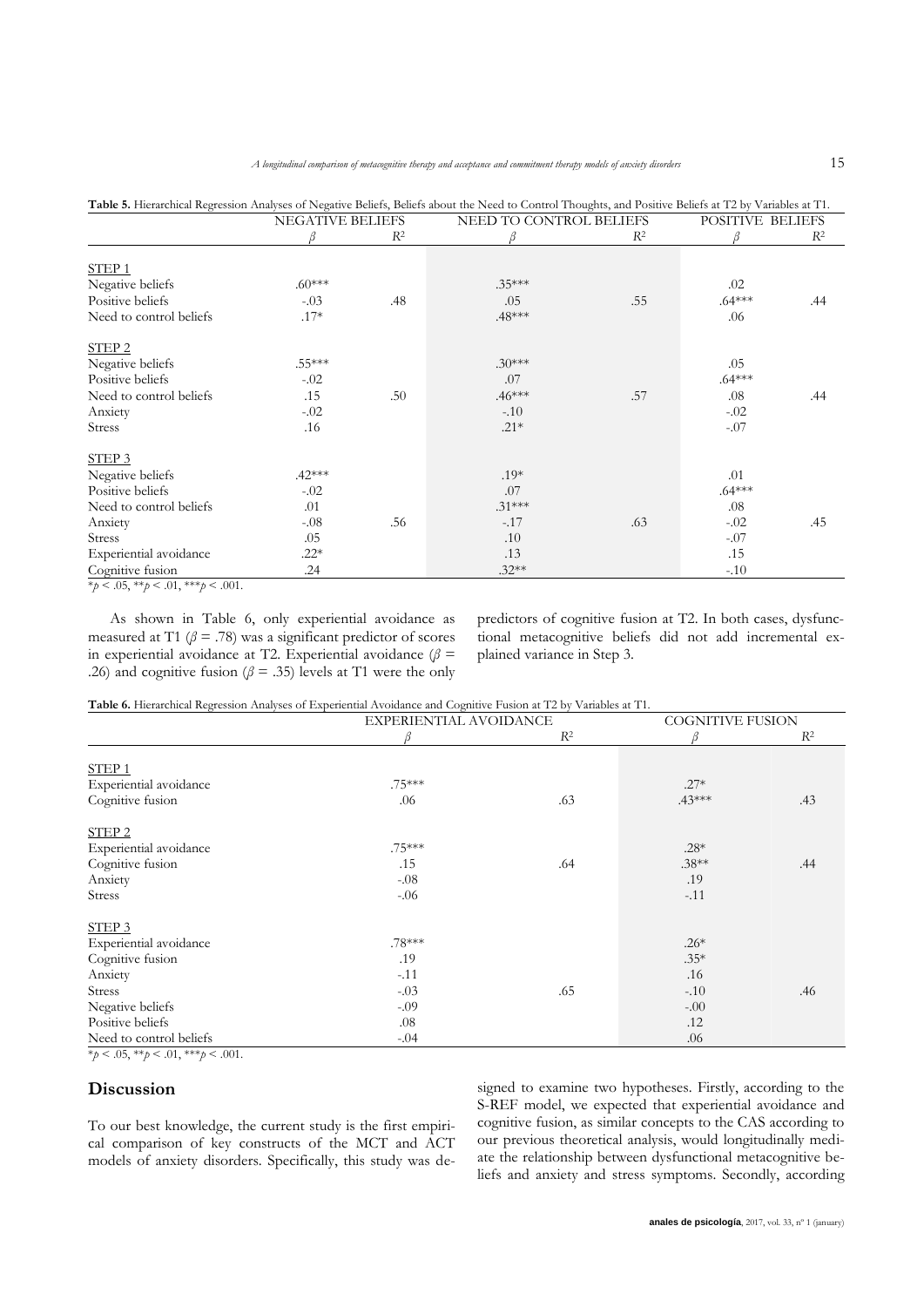to the ACT model, we expected that experiential avoidance and cognitive fusion at T1 would predict dysfunctional metacognitive beliefs at T2 even when controlling for them and for anxiety and stress symptoms at T1. The results generally supported both hypotheses.

In the mediation analyses, a similar pattern of results was obtained with negative metacognitive beliefs and beliefs about the need to control thoughts. In both cases, cognitive fusion as measured at T2 mediated the effect of those metacognitive beliefs at T1 on anxiety symptoms at T2. Both cognitive fusion and experiential avoidance acted as mediators of the relationships between these negative metacognitive beliefs and stress symptoms. The results of the mediation analyses conducted with positive metacognitive beliefs were less clear, with cognitive fusion only mediating the relationship between positive beliefs and stress symptoms, but not between positive beliefs and anxiety symptoms (although mediation was significant at 90% BC CI). In conclusion, our first hypothesis was supported in almost all cases, with cognitive fusion with anxious thoughts and feelings revealed as a more consistent mediator of the effect of dysfunctional metacognitive beliefs on anxiety and stress symptoms.

The results supported our second hypothesis only in relation to negative metacognitive beliefs. Specifically, experiential avoidance at T1 was a significant predictor of negative metacognitive beliefs at T2 even when controlling for metacognitions and anxiety and stress symptoms at T1. Likewise, cognitive fusion at T1 was shown to be a significant predictor of beliefs about the need to control thoughts. Conversely, metacognitive beliefs at T1 did not predict either experiential avoidance or cognitive fusion at T2 when controlling for their levels at T1. In conclusion, engagement in cognitive fusion and experiential avoidance across time seems to lead to the development of negative metacognitive beliefs but not of positive beliefs.

The results of this study can be seen as supportive of both the ACT and MCT models of anxiety disorders. On the one hand, if we accept that the CAS significantly overlaps with the ACT constructs of cognitive fusion and experiential avoidance, the results are consistent with the S-REF model

## **References**

- Antony, M. M., Bieling, P. J., Cox, B. J., Enns, M. W., & Swinson, R. P. (1998). Psychometric properties of the 42-item and 21-item versions of the Depression Anxiety Stress Scales (DASS) in clinical groups and a community sample. *Psychological Assessment, 10*, 176-181.
- Ato, M., & Vallejo, G. (2007). *Diseños experimentales en Psicología* [Experimental designs in Psychology]. Madrid: Pirámide.
- Ato, M., & Vallejo, G. (2011). Los efectos de terceras variables en la investigación psicológica [The effect of third variables in psychological research]. *Anales de Psicología, 27*, 550-561.
- Bond, F. W., Hayes, S. C., Baer, R. A., Carpenter, K. M., Guenole, N., Orcutt, H. K., … Zettle, R. D. (2011). Preliminary psychometric properties of the Acceptance and Action Questionnaire – II: A revised measure of psychological inflexibility and experiential avoidance. *Behavior Therapy, 42*, 676-688.

insofar that the CAS, as measured by the ACT processes, mediated the effect of dysfunctional metacognitive beliefs on anxiety and stress symptoms. On the other hand, dysfunctional metacognitive beliefs can be seen in the ACT context as verbal rules that prompt cognitive fusion with anxious thoughts and feelings and the use of experiential avoidance strategies (e.g., rumination, worry, thought suppression, etc.) to deal with them. For instance, positive metacognitive beliefs prompt the use of worry, rumination, and counterproductive coping behaviors such as suppression, threat monitoring, and avoidance to deal with anxiety. Likewise, negative metacognitive beliefs prevent the person from interrupting worry and rumination, and promote further engagement in experiential avoidance because anxiety experiences are viewed as dangerous. However, according to our second hypothesis, engaging in cognitive fusion and experiential avoidance predicts the development of negative metacognitive beliefs, which then further support the ACT processes.

Some limitations of the current study are worth mentioning. Firstly, as all data were obtained using self-report measures, relationships among variables might be artificially inflated. Secondly, as the sample was made up of nonclinical participants, generalizability of the current findings may be limited. Thirdly, only 106 participants completed the study out of the 289 who responded to the survey at T1. However, no differences in the scores on the psychological constructs of interest were found between completers versus noncompleters. Lastly, the longitudinal design used in this study does not allow for attributions of causality because no independent variable was manipulated in this study. Nonetheless, longitudinal studies such as this one provide a way to explore the interrelations of key concepts of psychological models of anxiety disorders.

In conclusion, this is the first study that longitudinally compared key constructs of MCT (dysfunctional metacognitive beliefs) and ACT (experiential avoidance and cognitive fusion) in the prediction of anxiety and stress symptoms. The results were compatible with both models and warrant the examination of further similarities between them.

- Borkovec, T. D. (1994). The nature, functions, and origins of worry. In G. Davey & F. Tallis (Eds.), *Worrying: Perspective on theory, assessment, and treatment* (pp. 5-33). Sussex, UK: John Wiley & Sons.
- Daza, P., Novy, D. M., Stanley, M., & Averill, P. (2002). The Depression Anxiety Stress Scale-21: Spanish translation and validation with a Hispanic sample. *Journal of Psychopathology and Behavioral Assessment, 24*, 195- 205.
- Giorgio, J. M., Sanflippo, J., Kleiman, E., Reilly, D., Bender, R. E., Wagner, C. A., … Alloy, L. (2010). An experiential avoidance conceptualization of depressive rumination: Three tests of the model. *Behaviour Research and Therapy, 48*,
- Hayes, A. F. (2013). *Introduction to mediation, moderation, and conditional process analysis. A regression-based approach*. New York, NY: Guilford Press.
- Hayes, S. C., Strosahl, K. D., & Wilson, K. G. (1999). *Acceptance and commitment therapy. An experiential approach to behavior change*. New York, NY: Guilford Press.